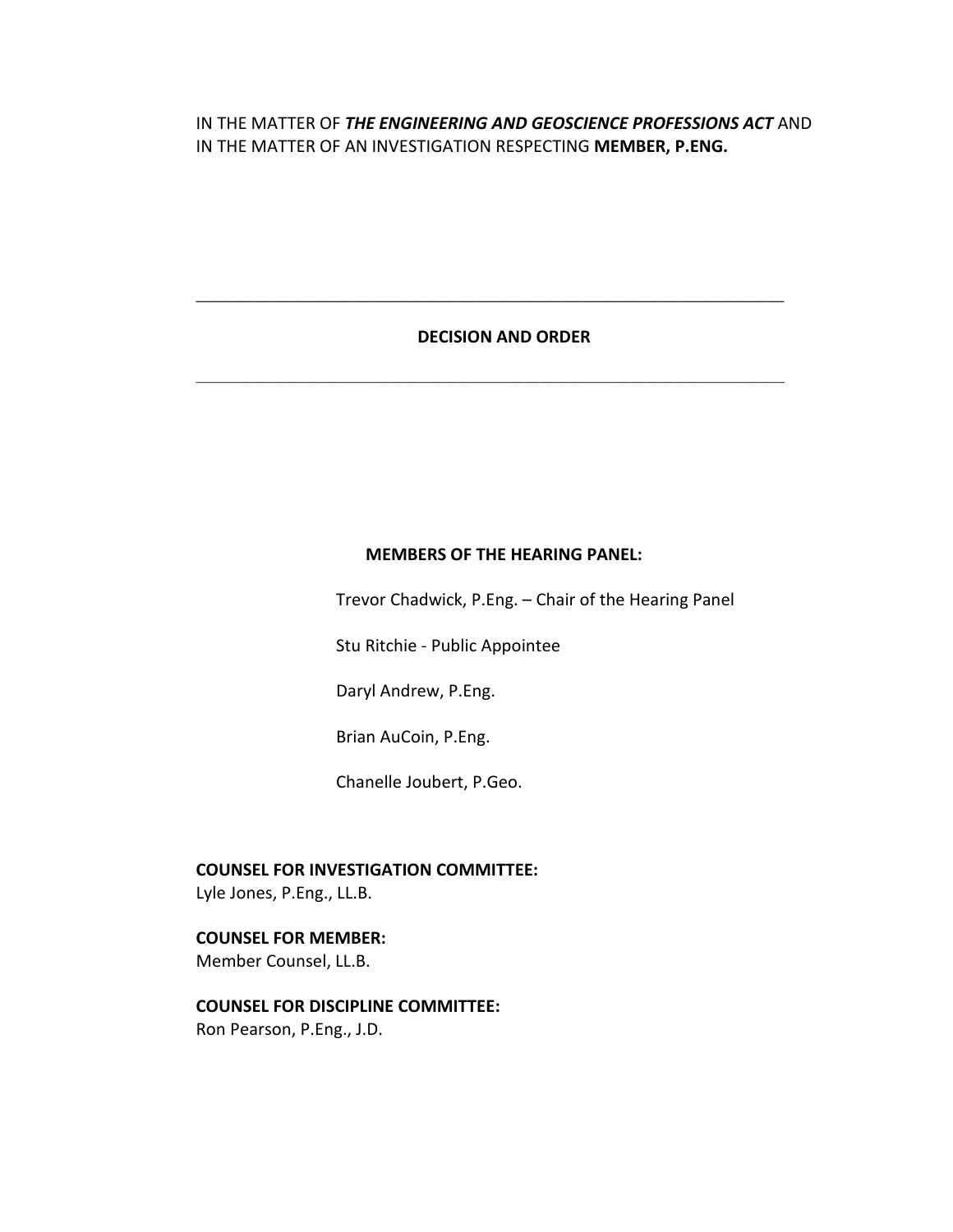**REPORT OF THE HEARING PANEL APPOINTED AND EMPOWERED BY THE DISCIPLINE COMMITTEE OF THE ASSOCIATION OF PROFESSIONAL ENGINEERS AND GEOSCIENTISTS OF SASKATCHEWAN PURSUANT TO** *SECTIONS 33, 34, AND 35 OF THE ENGINEERING AND GEOSCIENCE PROFESSIONS ACT, CHAPTER E-9.3*  **of the** *Statutes of Saskatchewan, 1996 as amended (HEREIN REFERRED TO AS "THE ACT"), AND SECTION 22(4) OF THE ENGINEERING AND GEOSCIENCE PROFESSIONS REGULATORY BYLAWS, 1997 as amended (HEREIN REFERRED TO AS "THE BYLAWS"),* **TO HOLD A HEARING INTO THE CONDUCT OF MEMBER, P.ENG.**

## **The Complaint**

The following complaint was made by the Investigation Committee of the Association of Professional Engineers and Geoscientists of Saskatchewan (herein known as "*the Association"*) with respect to the conduct of **Member, P.Eng.**

#### Count 1:

**Member, P.Eng.** did not hold paramount the safety, health and welfare of the public, and did not promote health and safety within the workplace contrary to subsection 20(2)(a) of *The Bylaws* in their response when approached by a worker with concerns about public safety and the safety of their working conditions at a work site adjacent to a divided highway.

## **Particulars**

On <date>, **Member's** reaction to a worker who contacted them with safety concerns based on a field level risk assessment, was to swear at the worker and hang up the phone multiple times. **Member** demonstrated concern that the work permit would be cancelled rather than providing safety advice to the worker.

#### Count 2:

**Member, P.Eng.** did not conduct themself in an honourable and ethical manner contrary to subsection 20(1) of *The Bylaws* while monitoring and supervising workers on the job site.

### **Particulars**

Sometime following the incident of <date> **Member** attended personally to the highway research site to mentor the workers. In front of the workers **Member** made a lewd comment.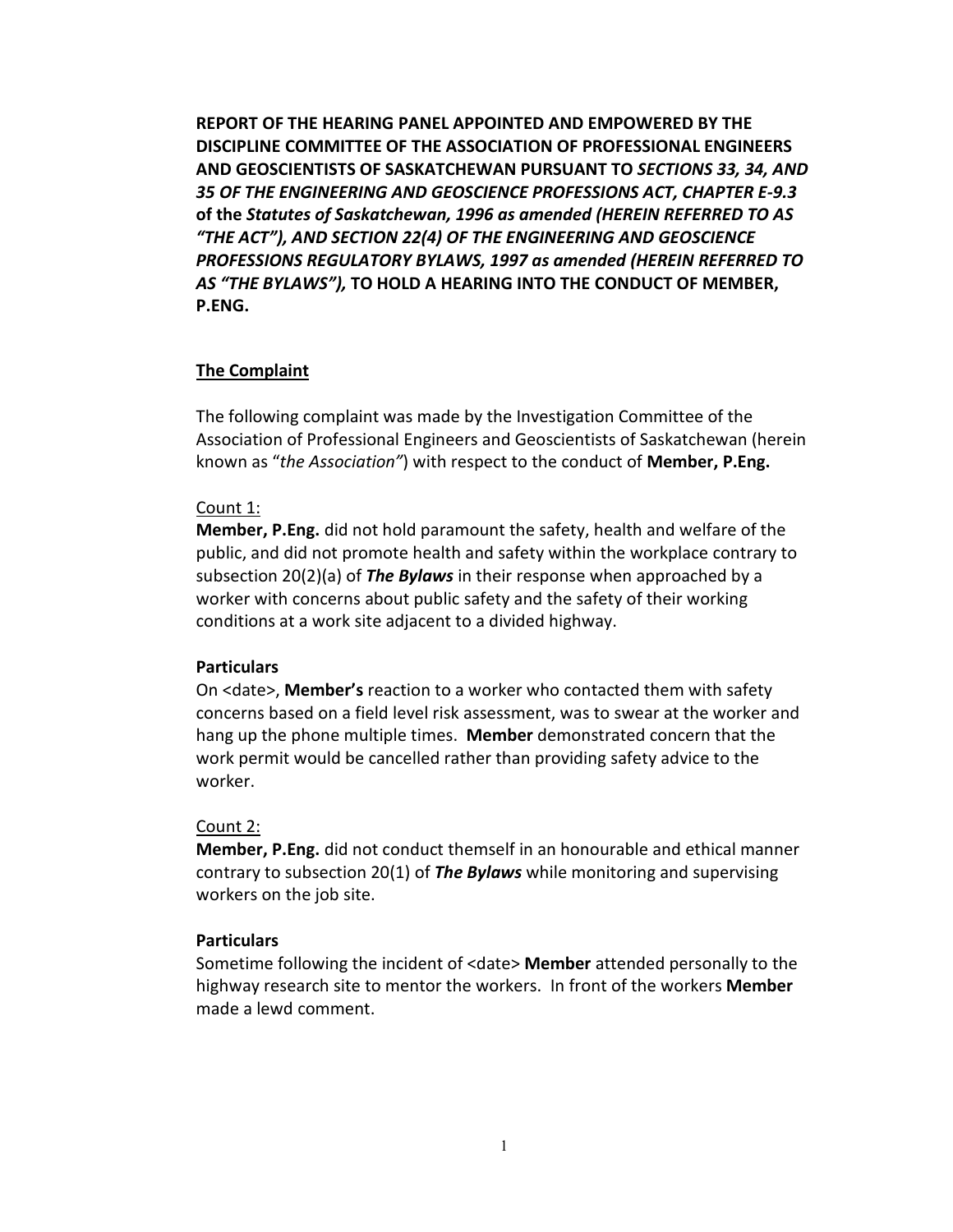## **The Discipline Committee**

At its meeting held on February 2, 2021, the Discipline Committee received an abbreviated report from the Investigation Committee and appointed Trevor Chadwick, P.Eng., Daryl Andrew, P.Eng., Brian AuCoin, P.Eng., Chanelle Joubert, P.Geo. and Stu Ritchie, Public Appointee to constitute a Hearing Panel to hear the complaints against **Member, P.Eng.** 

# **The Discipline Hearing**

The Discipline Hearing was convened at 10:00 am on March 15, 2021 via Microsoft Teams electronic meeting.

The Investigation Committee was represented by **Lyle Jones, P.Eng., LL.B.** and **Chris Wimmer, P.Eng., FEC, FGC (Hon.)** APEGS Director, Professional Standards.

**Member, P.Eng.** was present in the Microsoft Teams meeting and was represented by **Member Counsel, LL.B.,** legal counsel.

Counsel for the Investigation Committee established jurisdiction by filing proof that a Notice of Discipline Hearing, containing a formal complaint within the meaning of Section 32(3)(a) of the Act had been forwarded to **Member, P.Eng.** pursuant to *The Act* and *The Bylaws*. Counsel for **Member, P.Eng.** verbally acknowledged receipt of the Notice of Hearing within the time limits prescribed by *The Act*. Attendance at the Microsoft Teams hearing by **Member** was further evidence of satisfactory service of the Notice of Discipline Hearing and formal complaint upon **Member**.

# **Evidence Presented to the Hearing Panel**

The following Exhibits were entered into evidence and are appended hereto:

- A. Notice of Hearing forwarded to **Member, P.Eng.** on or about February 25, 2021.
- B. Report to the Discipline Committee from the Investigation Committee dated January 2021, for file 33-19-02.
- C. Agreed Statement of Facts signed by **Member, P.Eng.** on February 26, 2021 and signed by Lyle Jones, P.Eng., LL.B., legal counsel for the Association's Investigation Committee on March 8, 2021.
- D. Pre-Hearing Report of Roger W. Linka dated March 4, 2021.
- E. Threshold Review Report of Lyle Jones, P.Eng., LL.B., Legal Counsel for the Investigation Committee, dated June 18, 2019.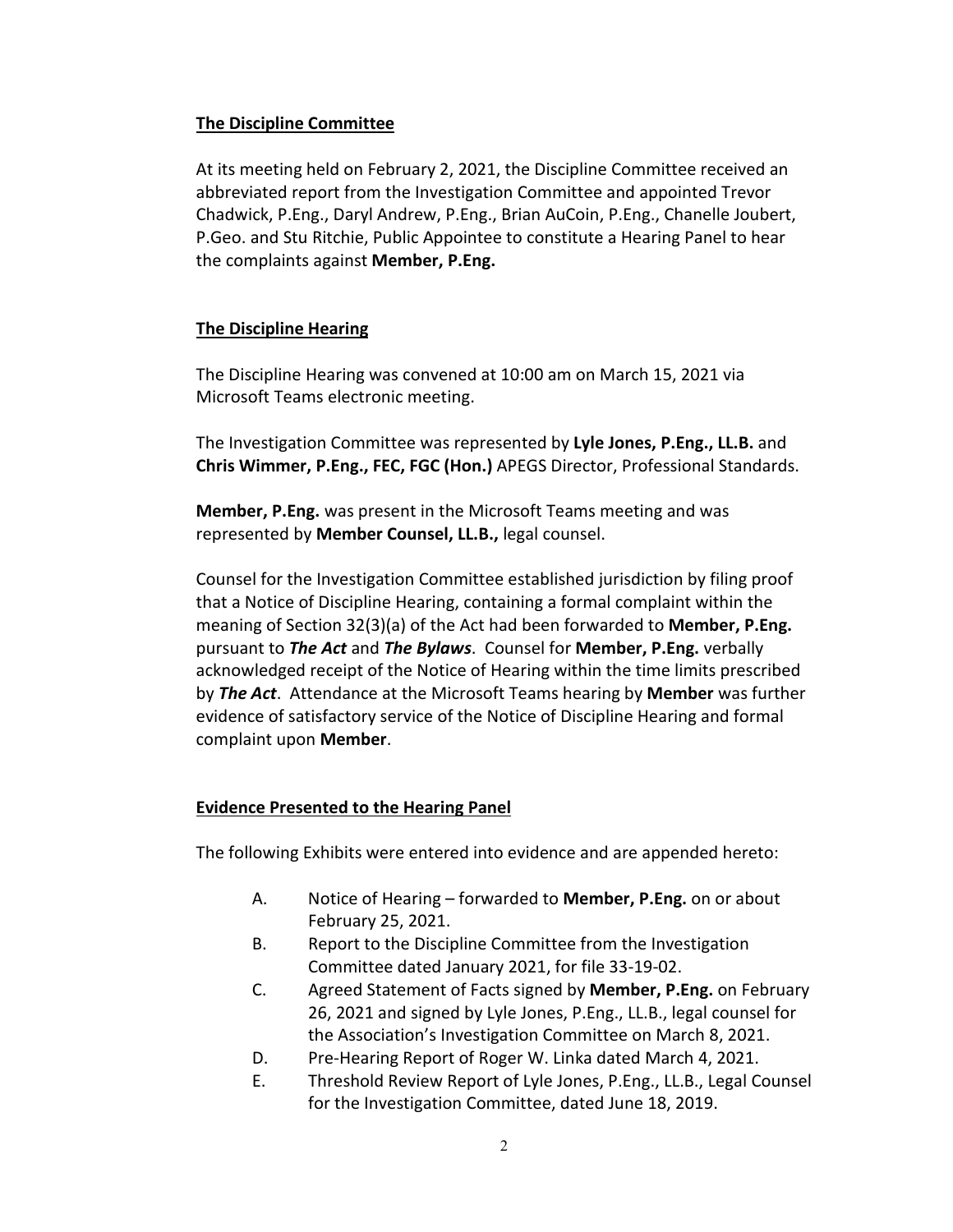- F. Written Complaint from the complainant, Complainant, P.Eng. dated April 14, 2019.
- G. Employer Safety Incident Report prepared by Employer Representative, P.Eng. dated December 26, 2018.
- H. Employer Final **Member** Safety Incident Investigation Report dated March 8, 2019.

The Agreed Statement of Facts contained an admission by the member of the conduct alleged for Counts #1 and #2 and that such conduct constituted professional misconduct.

The Hearing Panel considered the evidence entered by the parties to determine whether professional misconduct was proven within the meaning of *The Act*.

## **Summary of Evidence as Determined by the Hearing Panel**

The whole of the evidence available to the Hearing Panel was presented as Exhibits A to H, which included a Joint Agreed Statement of Facts (Exhibit C). These documents confirm the actions of **Member, P.Eng.** which are alleged by the Investigation Committee to constitute professional misconduct.

The Investigation Committee rested its case.

**Member, P.Eng.** had no additional evidence to submit.

# **Applicable Law**

Section 30 of *The Act* defines professional misconduct as follows:

"Professional misconduct is a question of fact, but any matter, conduct or thing, whether or not disgraceful or dishonourable, is professional misconduct within the meaning of this Act if:

- (a) it is harmful to the best interests of the public or the members:
- (b) it tends to harm the standing of the profession;
- (c) it is a breach of this Act or the Bylaws, or
- (d) it is a failure to comply with an order of the investigation committee, the discipline committee or council."

Further, Section 20(1) of *The Bylaws* states: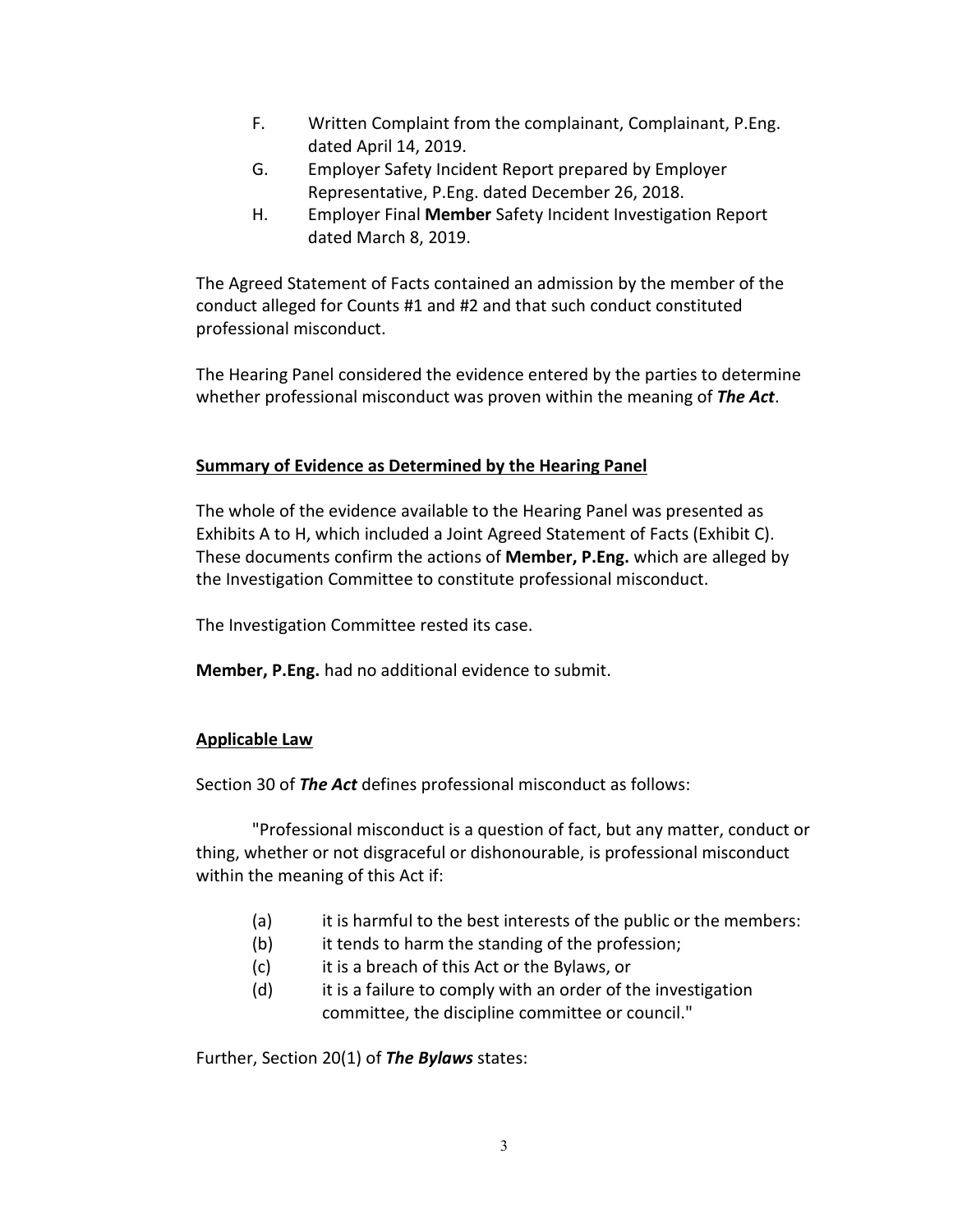*"All members and holders of temporary licenses shall recognize this code as a set of enduring principles guiding their conduct and way of life and shall conduct themselves in an honourable and ethical manner, upholding the values of truth, honesty and trustworthiness, and shall safeguard human life and welfare and the environment."* 

And Section 20(2)(a) of *The Bylaws* states:

"…members and licensees shall…hold paramount the safety, health and welfare of the public and the protection of the environment and promote health and safety within the workplace…"

#### **Decision**

The Hearing Panel determined that **Member, P.Eng.** breached Section 20(1) of *The Regulatory Bylaws* by failing to follow the enduring principles established in the Code of Ethics.

Further, the Hearing Panel determined that **Member, P.Eng.** breached Section 20(2)(a) of *The Regulatory Bylaws* by failing to promote health and safety in the workplace.

The above breaches by **Member, P.Eng.** constituted professional misconduct as defined in Section 30 of *The Act*, in that (c) the member's conduct was a breach of *The Regulatory Bylaws*.

The Investigation Committee and the member were asked for Submissions as to Disposition and they provided a Joint Submission as to Disposition.

#### **Disposition**

In the Joint Submissions as to Disposition, the Investigation Committee and the member cited Casey, *Regulation of Professions*, 2005 – Release 1, Section 14.2, Purposes of Sentencing, pages 14-5 to 14-9 and Salte, *The Law of Professional Regulation*, 2015 – Chapter 8.2, Penalty – Principles, 233-246.

The Counsel for the member also provided a Brief of Law to support the Joint Submission on Disposition.

The Hearing Panel acknowledges that the fundamental purpose of sentencing for Professional Misconduct is the protection of the public.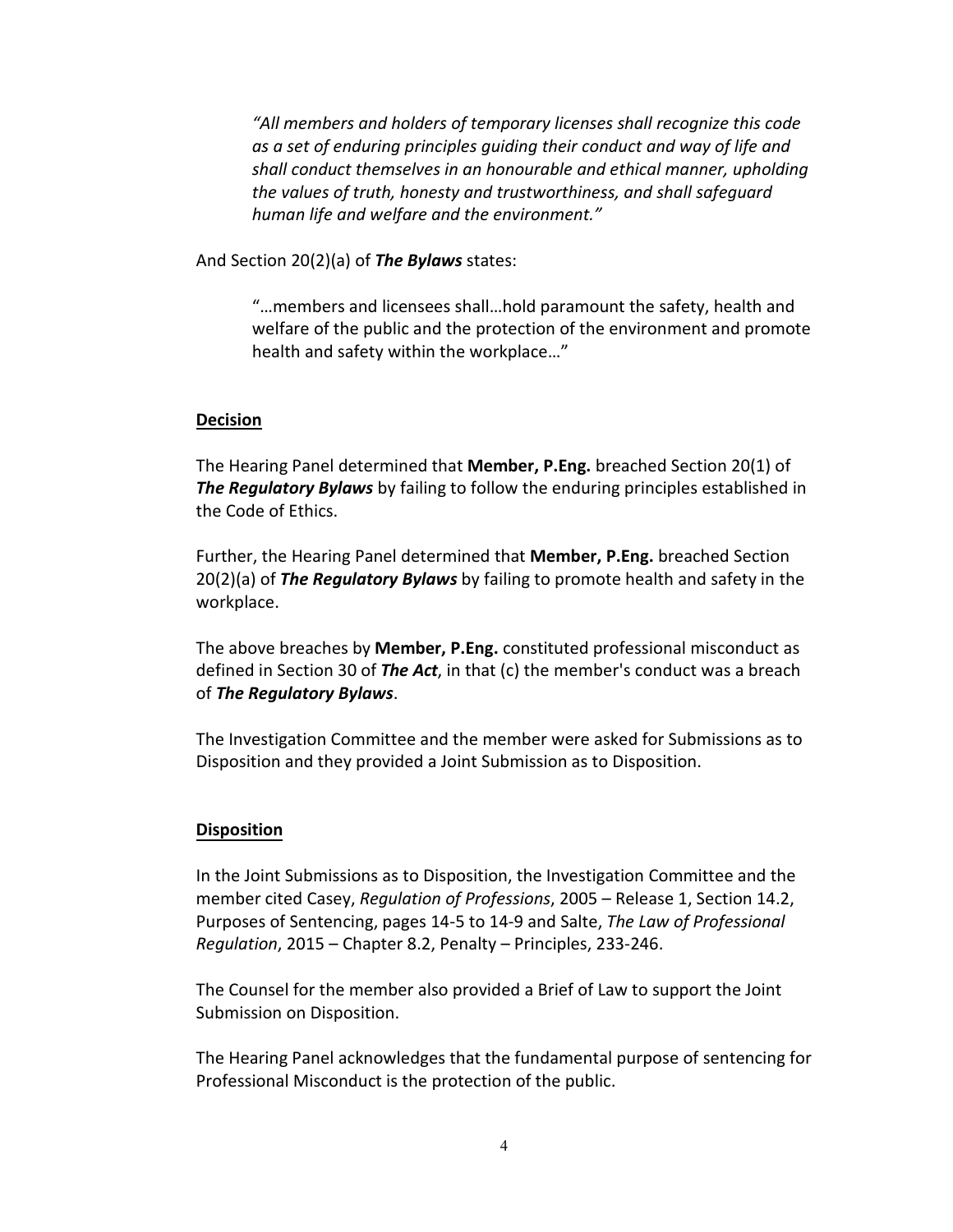The Hearing Panel also considered the following factors when determining its sentence:

- nature and gravity of conduct proven;
- risk to public safety;
- need to ensure the public's confidence in the integrity of the profession;
- advantage gained or to be gained by the member;
- effect on the victim;
- the number of times the offending conduct occurred;
- specific deterrence of the member from engaging in further misconduct;
- general deterrence of other members of the profession;
- the possibility of remediating or rehabilitating the member;
- punishment of the offender;
- denunciation by society of the conduct; and
- range of sentences in other cases.

The Hearing Panel also considered mitigating circumstances:

- age and experience of the member;
- previous character of the member;
- family and personal circumstances;
- history of the member's professional conduct;
- member's acknowledgement of responsibility and steps taken to disclose and redress the wrong;
- effect on the member of criminal or other sanctions or penalties; and
- effect of the proposed penalty on the member.

# **Decision and Order**

Having considered all the above, the Hearing Panel made the following orders:

- 1. That **Member, P.Eng.** is hereby reprimanded for professional misconduct;
- 2. That **Member, P.Eng**., pay a fine of \$2,000.00;
- 3. That **Member, P.Eng**. complete counselling and medical treatments undertaken;
- 4. That the Decision and Order shall be published on the APEGS website and in *The Professional Edge*, without names;
- 5. That **Member, P.Eng.**, shall pay costs of the investigation and hearing into the member's conduct and related costs, including the expenses of the investigation committee and the discipline committee and costs of legal services. Costs shall be assessed to a maximum of \$5,000; and
- 5 6. That **Member, P.Eng.** shall have six months from the date of this Decision and Order to pay the amount of the fine and costs and in default [the member] shall receive an Administrative Suspension until the fine and costs are paid in full.